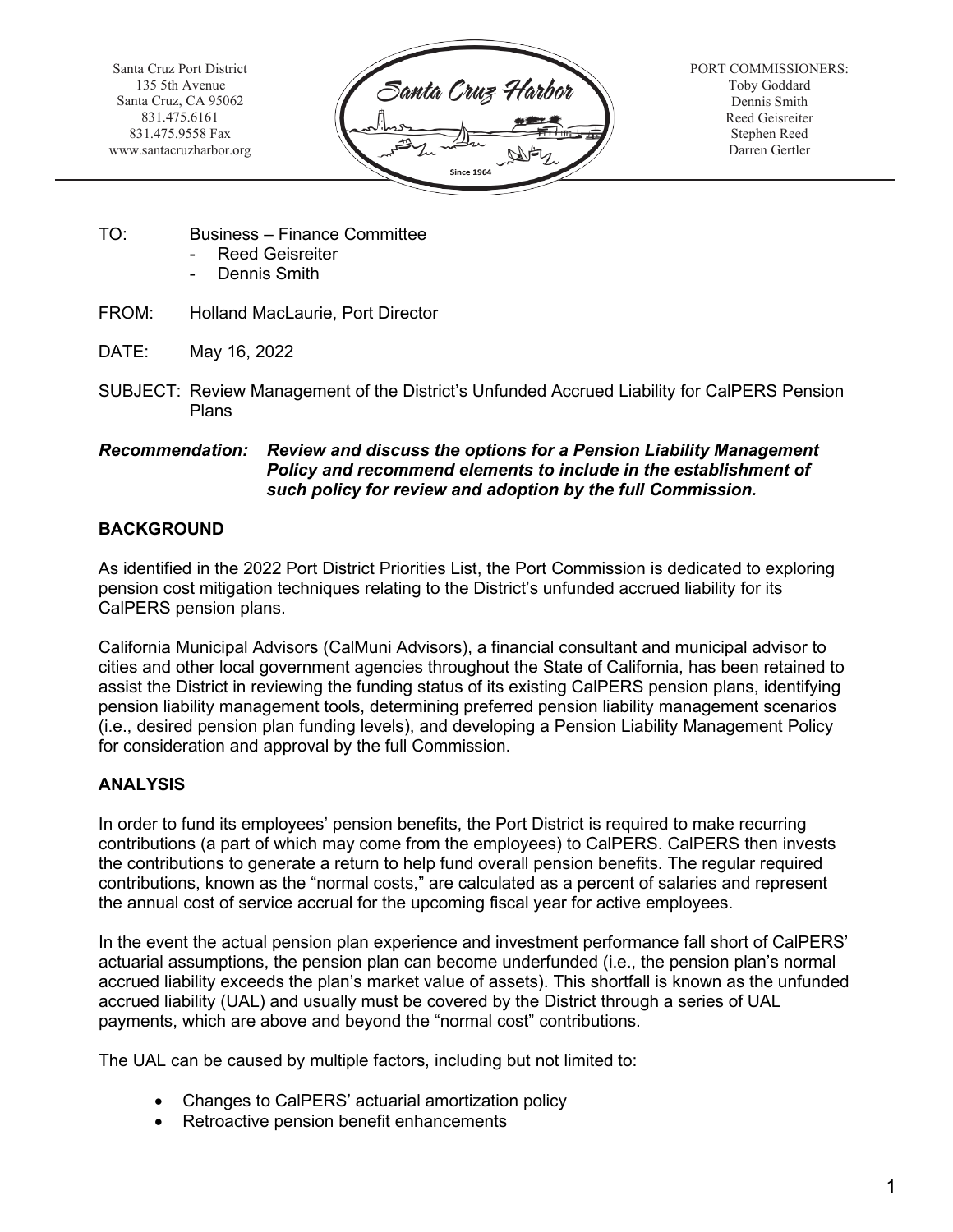- Investment underperformance
- Actuarial assumption changes
- Demographic factors
- Discount rate reductions

Since pension costs (including the District's unfunded accrued liability) continue to rise, it is important that the Business-Finance Committee review potential options to mitigate future costs via development of a comprehensive Pension Liability Management Policy.

Development of a Pension Liability Management Policy will provide the District with a long-term roadmap to address significant retirement liability. Additionally, it will reduce the District's UAL and ongoing pension costs, increase funding ratios for each pension plan, and ensure vested pension benefits can be paid for future generations.

A sample Pension Liability Management Policy is included as Attachment A for review. The sample policy includes a range of options that are available to address unfunded liabilities and range from incremental items that are reviewed and considered annually, to one-time items that can potentially provide a significant impact. The committee may wish to select some or all of the following mitigation options for incorporation into a draft policy:

- Pre-pay the entire UAL payments by July 31of each year
- Pre-pay UAL from reserves, one-time revenue, and fund surpluses
- Capital financing
- Utilize savings achieved via refunding outstanding non-pension related debt to pre-pay UAL
- Pension obligation funding

Andrew Flynn of CalMuni Advisors will provide a comprehensive presentation regarding the funding status of the Port District's current pension plans during the committee meeting. He will be available to provide additional information and answer questions.

# **DISCUSSION / DIRECTION**

With the assistance of CalMuni Advisors, the committee may wish to discuss and determine the following items for recommendation to the full Commission:

- Recommend a desired funding level objective for each pension plan (i.e., 90%).
- Recommend mitigation options for incorporation into a draft policy.
- Establish a timeline for presenting a proposed Pension Liability Management Policy to the full Commission.

ATTACHMENTS: A. Sample Pension Liability Management Policy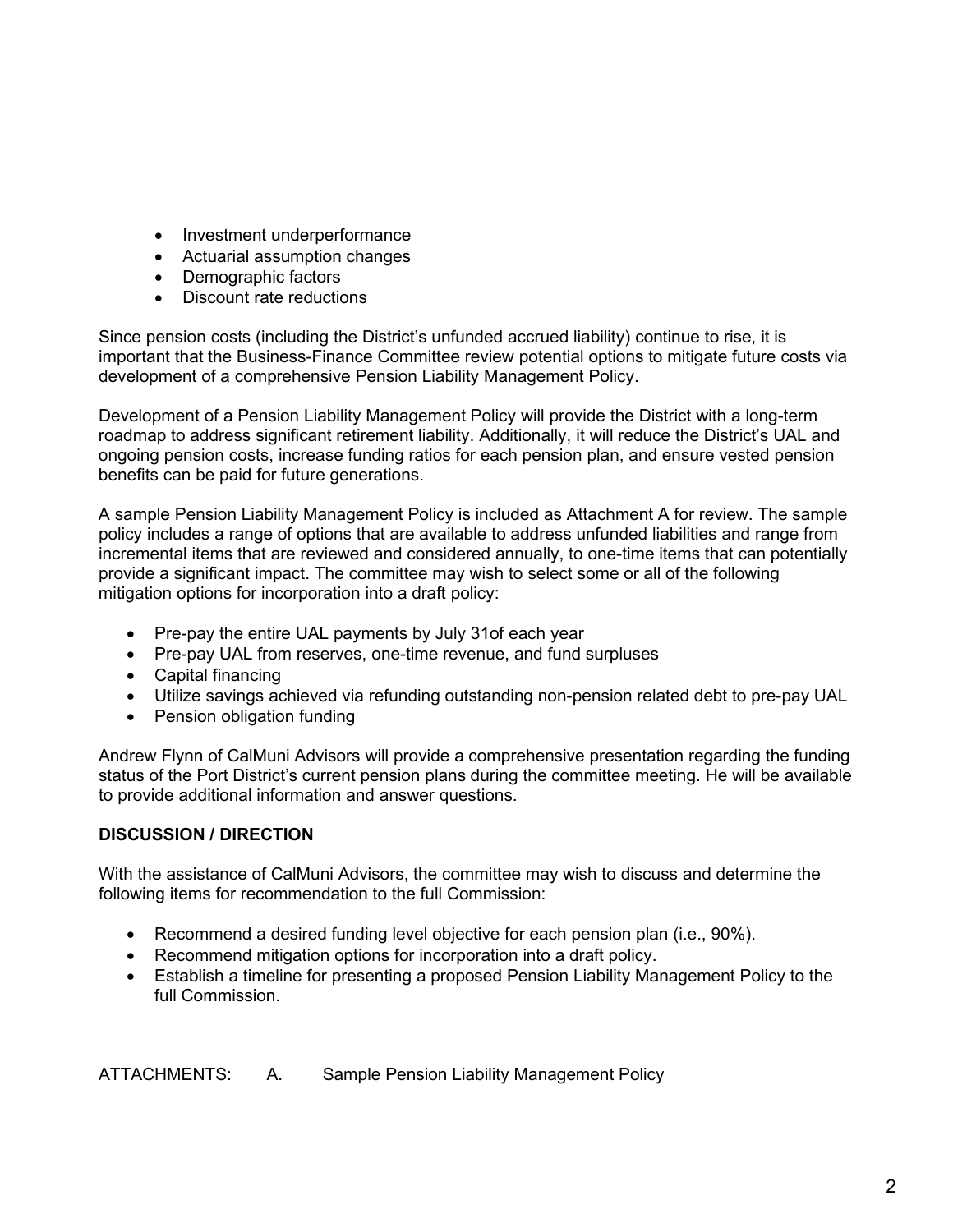# **UNFUNDED ACCRUED LIABILITY PENSION MANAGEMENT POLICY**

# **Santa Cruz Port District**



# **Adopted by the Board of Directors of the Santa Cruz Port District**

**Pursuant to Resolution No.** 

**MM DD YYYY**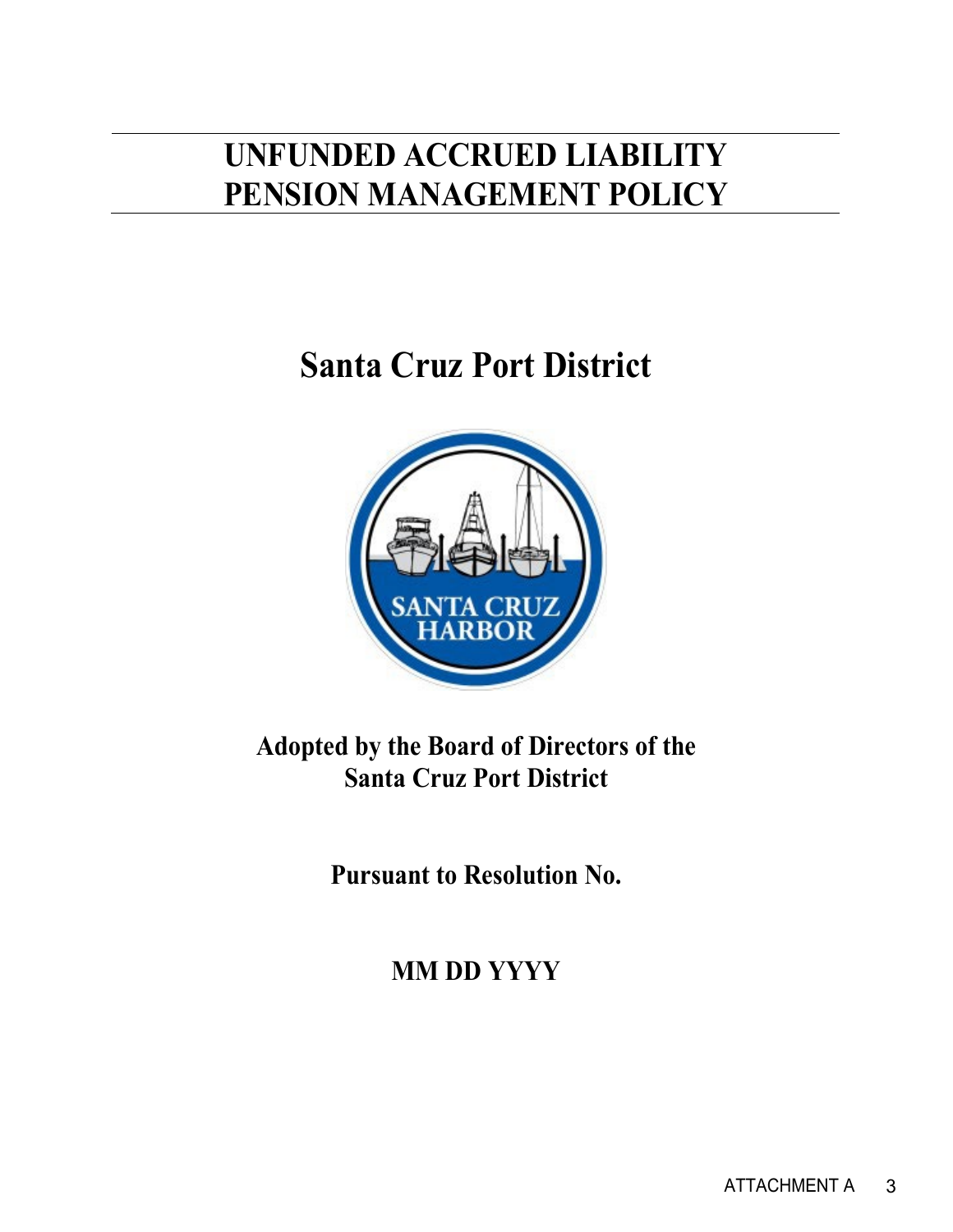# **UNFUNDED ACCRUED LIABILITY PENSION MANAGEMENT POLICY**

#### **Section 1. Purpose**

The purpose of this Unfunded Accrued Liability Pension Management Policy (the "Policy") is to strategically address the existing and any future unfunded accrued liability (the "UAL") associated with the Santa Cruz Port District's (the "District") California Public Employees' Retirement System (CalPERS) pension plans (the "Pension Plans"). This Policy also addresses some of the principal elements and core parameters central to the policy objectives discussed in this Policy. In the development of this Policy, the District strives to reduce its UAL and the associated financing costs in the most cost-efficient and fiscally responsible manner possible.

The District is committed to fiscal sustainability by employing long-term financial planning efforts, maintaining appropriate reserve levels, and employing prudent practices in governance, management, budget administration, and financial reporting. This Policy is intended to make all relevant information readily available to decision-makers and the public to improve the quality of decisions, identify policy goals, and to demonstrate a commitment to long-term financial planning. Adherence to this Policy signals to rating agencies and capital markets that the District is well managed and able to meet its obligations in a timely manner.

The Policy is intended to reflect a reasonable and conservative approach to managing the UAL costs associated with the Pension Plans. This Policy recognizes that the Pension Plans are subject to market volatility and that actual economic and demographic experience of the plans will differ from the actuarial assumptions. Accordingly, it is intended to allow for adaptive responses to changing circumstances, providing flexibility to address such volatility in a financially sound manner. As such, the District is required to continually monitor its Pension Plans and the corresponding UAL.

#### **Section 2. Policy Goals and Objectives**

The overarching goals and objectives of this Policy are as follows:

- Establish, attain, and maintain targeted pension plan funding levels
- Provide sufficient assets to permit the payment of all benefits under the Pension Plans
- Seek to manage and control future contribution volatility to the extent reasonably possible
- Strive to make Annual Discretionary Payments to accelerate UAL pay-down, reduce interest costs, and stabilize future payments
- Maintain the District's sound financial position and creditworthiness
- Provide guidance in making annual budget decisions
- Create sustainable and fiscally sound future budgets
- Demonstrate prudent financial management practices
- Ensure that pension funding decisions protect both current and future stakeholders
- Create transparency as to how and why the Pensions Plans are funded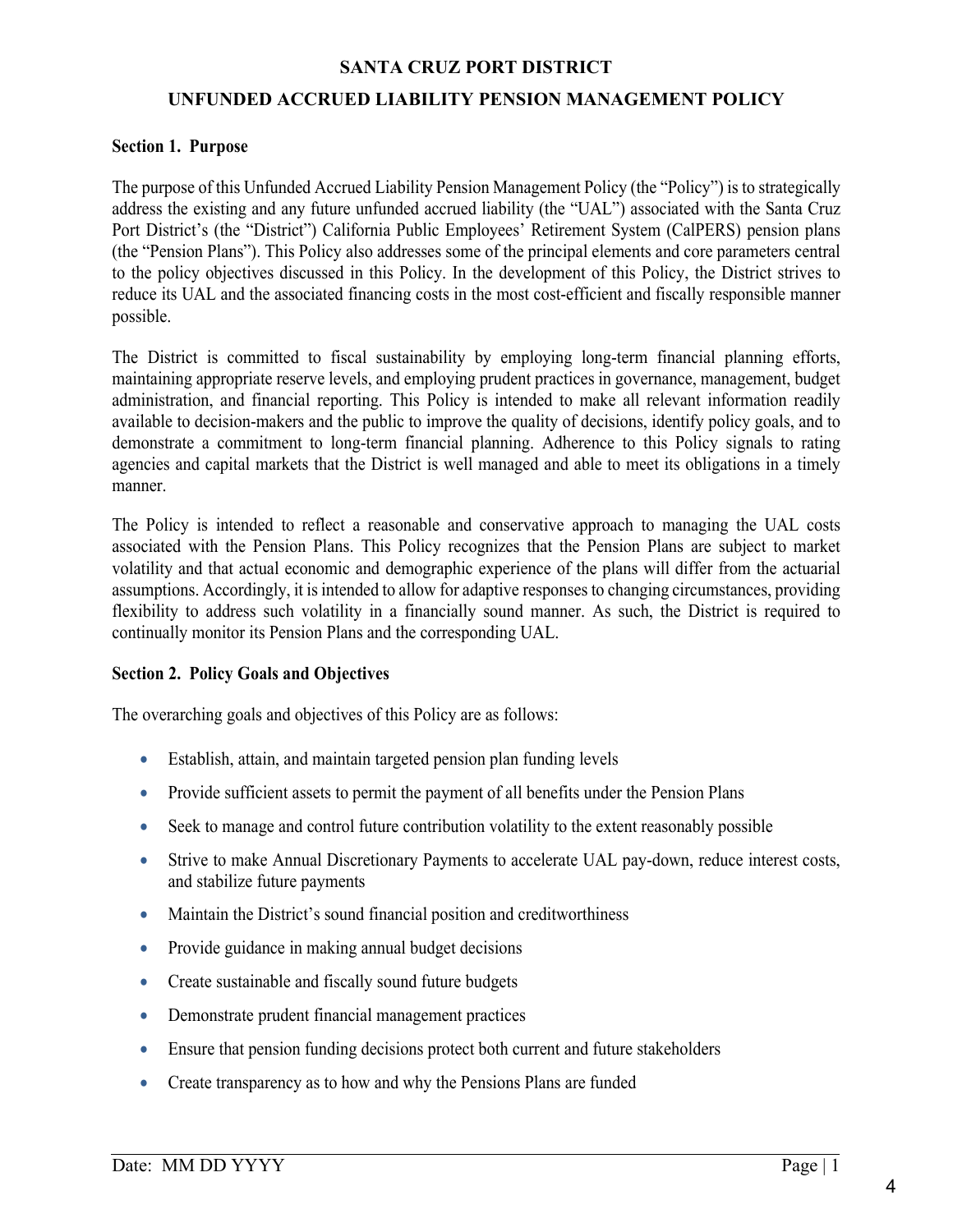# **SANTA CRUZ PORT DISTRICT UNFUNDED ACCRUED LIABILITY PENSION MANAGEMENT POLICY**

#### **Section 3. Background and Discussion**

*In General.* Each Pension Plan is a multiple-employer defined benefit pension plan administered by the California Public Employee Retirement System ("CalPERS"). All full-time and certain part-time District employees are eligible to participate in the CalPERS retirement and disability benefits, annual cost of living adjustments and death benefits offered to plan members and their beneficiaries. CalPERS acts as a common investment and administrative agent for participating public entities within the State of California. Benefit provisions and all other requirements are established by state statute.

The financial objective of a defined benefit pension plan is to fund the long-term cost of benefits provided to the plan participants. In order to assure its financial soundness and sustainability, the plan should accumulate adequate resources in a systematic and disciplined manner to ensure sufficient resources are available to meet employee benefit requirements. This Policy outlines the practices the District will utilize to address its actuarially determined contributions to fund the long-term cost of benefits to the Pension Plan participants and annuitants.

*Pension Costs and Liabilities.* In order to fund its employees' pension benefits, the District is required to make contributions (a portion of which may come from the employees) to CalPERS. CalPERS then invests these contributions to generate returns to help fund the pension benefits. The regular required contributions, known as the "normal cost," are calculated as a percent of salaries and represent the annual cost of service accrual for the upcoming fiscal year for active employees. If, for any reason, the actual Pension Plan experience and investment performance fall short of the actuarial assumptions, the Pension Plan can become underfunded (i.e., the Pension Plan's Normal Accrued Liability exceeds the Plan's market value of assets). This shortfall is known as the Unfunded Accrued Liability (the "UAL") and usually has to be covered by the District through a series of UAL Payments, which are above and beyond the "normal cost" contributions. The UAL Payments are calculated in total dollar amounts, not as a percent of salaries.

The UAL can be caused by multiple factors, including but not limited to, changes to CalPERS' actuarial amortization policy, retroactive pension benefit enhancements, investment underperformance, actuarial assumption changes, demographic factors, and discount rate reductions.

*UAL is Debt*. The UAL balance at any given point in time is a debt of the District owed to CalPERS which is amortized over a set period of time with interest accruing at the then current CalPERS discount rate (the "Discount Rate"). However, this debt can be prepaid at any time without penalties. Recognizing the UAL as debt helps the District identify proper steps to address it and minimize the associated financing costs.

*Ongoing CalPERS Practices*. Every year CalPERS prepares updated actuarial valuation reports for each of the District's Pension Plans wherein it calculates the District's total pension liability as of the end of the prior fiscal year (each a "Valuation Report"). If the investment performance during that fiscal year was different from the Discount Rate, or if CalPERS made any changes to its actuarial assumptions, or if the actual demographic or compensation experience within the Pension Plans was different from the actuarial assumptions, new line items, or UAL amortization "bases," may be added to the plan and result in a change to the UAL balance. Such UAL amortization bases may be positive (indicating funding shortfall for the Pension Plans) or negative (indicating funding surplus for the Pension Plans). Since CalPERS can add new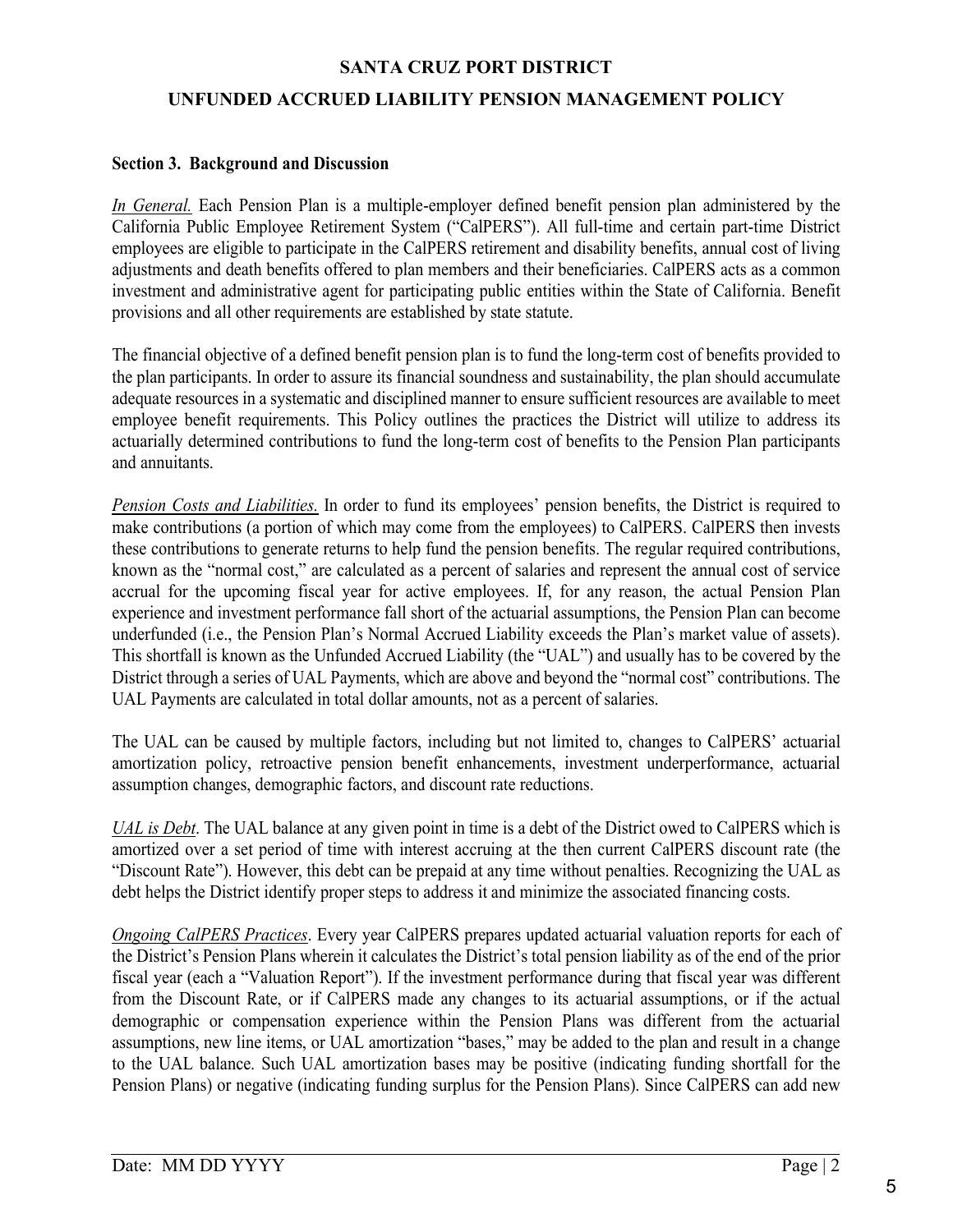# **UNFUNDED ACCRUED LIABILITY PENSION MANAGEMENT POLICY**

UAL amortization bases every year, the Pension Plans must be monitored annually and managed continually – there is no one-time solution.

CalPERS has adopted the UAL amortization methods that were meant to help public agencies "ease into" paying for the UAL increases. New UAL amortization bases are implemented incrementally, with a five-year ramp-up period, and at times include additional small increases in each of the subsequent years. The ramp-up period, while reducing the cash flow impact in the near term, increases the overall UAL repayment costs for the District by delaying repayment. Since the UAL balances accrue interest at the rate that is equal to the then current Discount Rate, the delayed payments prior to the commencement of the amortization and the reduced payments during the ramp-up period that do not fully cover the interest costs result in negative amortization, causing further increases to the UAL balance. To help reduce the overall costs of the UAL repayment, this Policy encourages level annual payments (i.e., no ramp-up) whenever possible.

# **Section 4. Policy**

**A. Funding Level Objective.** It is the District's policy to strive to achieve and maintain a Pension "Funded Ratio" (being the ratio by which the Market Value of Assets—as set forth in the most recently published Valuation Report--exceeds the Entry Age Normal Accrued Liability or "EANAL"—as set forth in the most recently published Valuation Report) for each Pension Plan of [90]%, *but never dropping below [85]%* (the "Funding Level Objective").

# **Funding Level Objective = [90]%**

Achieving and maintaining the  $[90]$ % Funding Level Objective ensures that the ongoing contributions of the District and its employees, and therefore the taxpayer funds, are properly and adequately funding the retirement benefits of retirees and today's workers. This concept is commonly referred to as the intergenerational equity. Falling short of this funded level forces future Board of Directors to pay the costs of the poor planning and execution of today's Pension Plans. The reason for a Funding Level Objective of [90]% rather than 100% is to allow some cushion for the possibility that good investment returns by CalPERS in a given year might push the Funded Ratio of a Pension Plan above 100% (commonly referred to as "superfunded status"), which means that the District and its employees had contributed into the Pension Plan more than was necessary. Thus, while the District remains committed to maintaining a 100% funded level, it shall manage the  $10$ <sup> $\%$ </sup> differential (i.e., the difference between [90]% and 100%) through its own investment process by creating the "Pension Rate Stabilization Fund" discussed herein.

**Guidance:** To achieve the Funding Level Objective, this Policy provides the following guidance:

1. *Pre-Pay the Entire Annual UAL Payment by July 31<sup>st</sup> of each year*. On or before July 1st of each year, the District receives its annual CalPERS UAL invoice. The District has two payments options. The invoice can (1) be paid in equal monthly increments or (2) be fully pre-paid at the beginning of the fiscal year by July 31st. By prepaying the entire invoice amount due by July 31st, the District can save approximately 3.5% compared to making the monthly payments. As such, every effort should be made to pre-pay the UAL payment upon receipt of the annual invoice.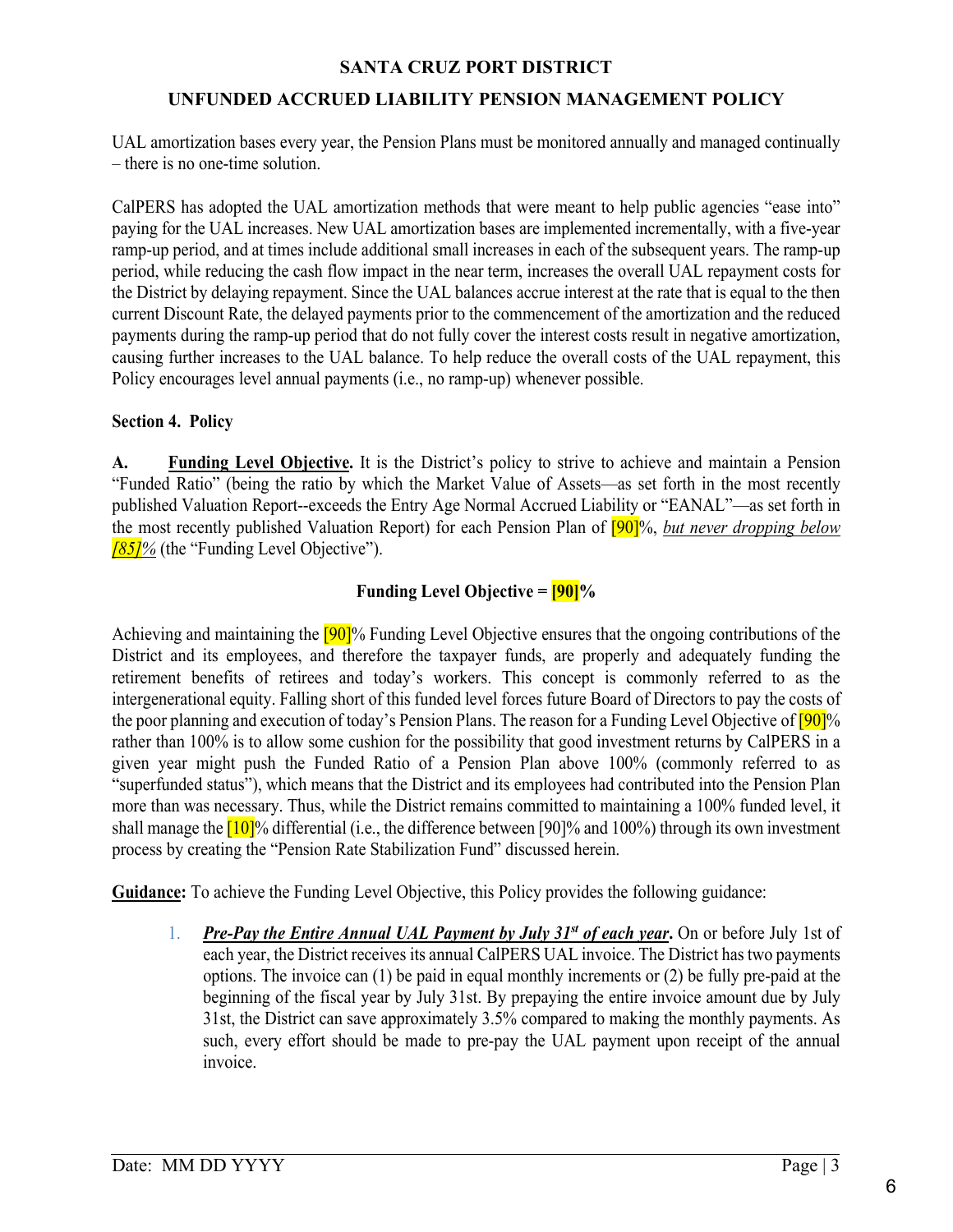# **UNFUNDED ACCRUED LIABILITY PENSION MANAGEMENT POLICY**

- 2. *Pre-Pay UAL from Reserves, One-Time Revenues and Fund Surpluses***.** Reserves (often invested in LAIF) regularly do not earn returns that can offset the interest rate that CalPERS charges on the outstanding UAL balance. Supplemental contributions into the Pension Plans from available reserves, one-time revenues and fund surpluses can generate substantial longterm net savings. Each supplemental contribution, referred to by CalPERS as an Additional Discretionary Payment (ADP), reduces the UAL balance, the Annual Required Contributions (ARC) for future years, and the total interest costs associated with the UAL. CalPERS does not apply any prepayment penalties to ADPs. Therefore, during each budget cycle, the District staff shall review all available reserves, one-time revenues and fund surpluses to determine whether any such funds could be used to make an ADP to pay down the UAL, keeping in mind operational and capital budgetary constraints while maintaining adequate reserves and balancing the fiscal soundness of eliminating the high-interest UAL debt. ADPs should not adversely affect the general operations and fiscal soundness of the District.
- 2. *Capital Financing***.** When considering capital projects, staff regularly reviews and plans for reserving capital to cash fund current and future projects. When considering how to pay for current and future capital projects, staff should review the current tax-exempt market to assess if it would be more cost effective to borrow at tax-exempt rates to pay for the capital projects and redirect the reserved funding (and/or such other appropriate funds of the District) to make ADPs to CalPERS.

If there are projected cost savings by using this method, and a capital financing strategy is to be implemented, the Board of Directors would need to approve of the ADPs being paid to CalPERS prior to the financing to ensure that the annal savings generated by implementing the strategy are applied to UAL paydowns.

- 3. *Utilize Savings Achieved from Refunding Outstanding Non-Pension Related Debt to Pre-Pay UAL***.** During each budget cycle, staff should review all outstanding long-term non-pension related debt of the District to determine whether a refunding of such debt might result in net present value savings of greater than 3%, and if so, consider a structure and strategy that frontloads the savings from such debt refunding, which can then be used to pay down the UAL.
- 4. *Sources of Revenue***.** All fees, rates and charges should incorporate full allocation of pension costs for employees providing associated services. While some funds cannot contribute more than their fair share (i.e., enterprise funds), they should not contribute less than their fair share. Staff shall review allocation of labor costs to proprietary and other funds to ensure full reimbursement of the pension cost burden. Staff shall provide, or cause to be provided, consistent and well-documented methodology for pension cost allocation to all funds.
- 5. *Pension Obligation Financing***.** The District shall consider issuing taxable municipal debt obligations (generically hereafter referred to as "Pension Obligations") to refinance the UAL, in part or in whole, if such bond obligations are expected to produce minimum cash flow savings of at least 5%, taking into account all debt service and costs of issuance associated with such bond obligations, in comparison to CalPERS' respective UAL amortization schedule and the then-current Discount Rate.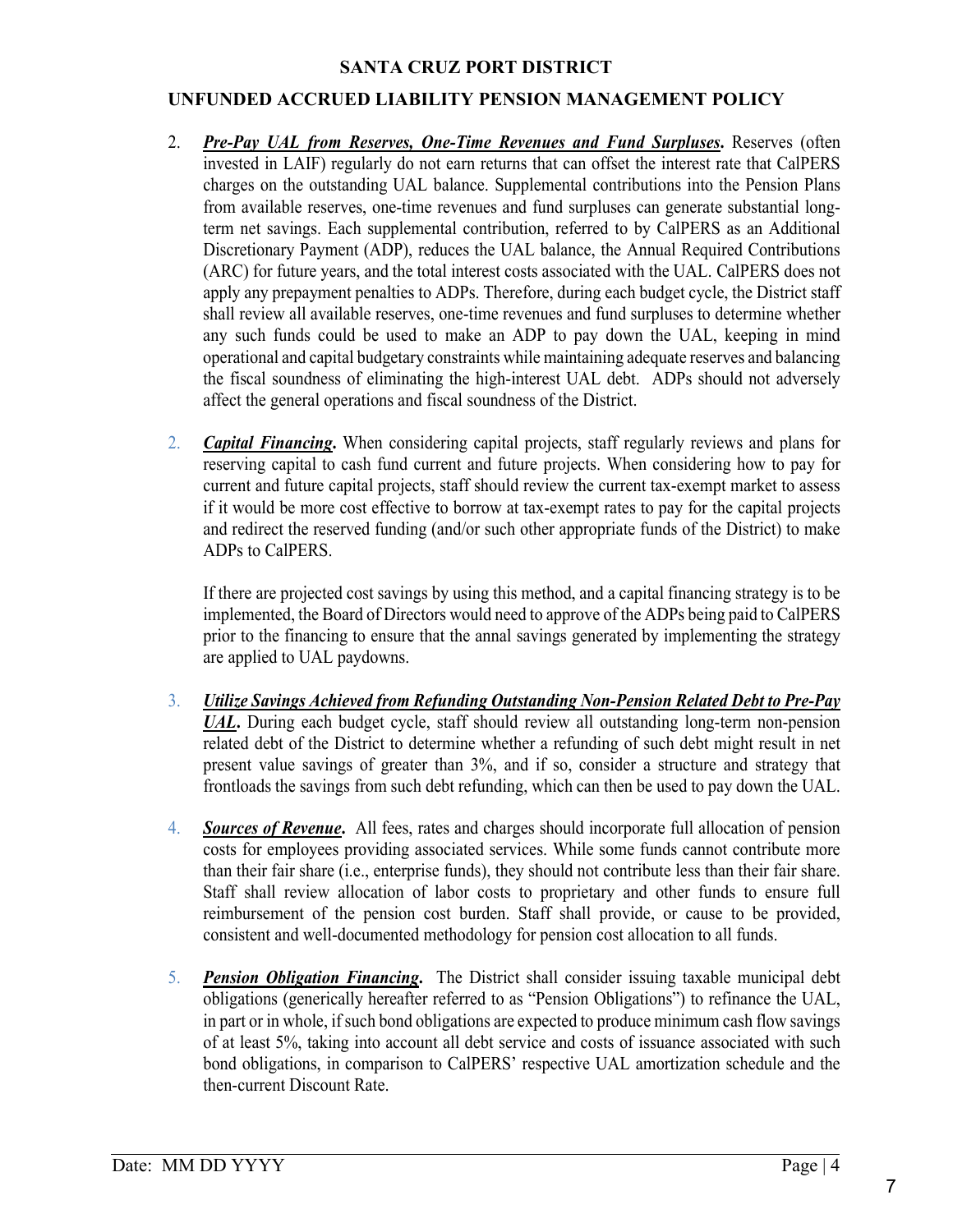## **UNFUNDED ACCRUED LIABILITY PENSION MANAGEMENT POLICY**

Pension Obligations shall not utilize swaps or derivatives of any kind and should be structured with reasonable and flexible call provisions (with a maximum of 10-year call provision). Pension Obligations shall be used only to prepay the UAL liabilities and shall not be used to finance normal cost payments. The issuance of Pension Obligations must be voted upon and approved by the Board of Directors.

 7. **Annual Review of the CalPERS Actuarial Valuation Reports and Associated Tasks.** The District staff shall review or cause to be reviewed the annual CalPERS actuarial valuation reports within 60 days of their release by CalPERS, which usually takes place during the month of August. The review should focus on identifying the annual changes to each of the Pension Plans UAL and quantifying the associated cost implications and the corresponding impact on the Funded Ratio. Staff should annually reach out to the District's CalPERS actuary to request a calculation of flat payments (rather than ramp-up payments) for all outstanding and new UAL amortization bases. In making ADPs, the District staff shall determine or cause to be determined the optimal application of the ADPs to the outstanding UAL amortization bases to achieve the Funding Level Objective as well as desired budgetary outcomes.

#### **B. Establishment and Operation of a Pension Rate Stabilization Fund.**

1. *Establishment of a Pension Rate Stabilization Fund***.** The District shall establish a Pension Rate Stabilization Fund, either self-managed or a Section 115 trust fund managed by a thirdparty investment manager (the "Investment Manager"). The Pension Rate Stabilization Fund will receive Sequestered Savings (defined below) and Sequestered Surplus (defined below) as well as any other funds deposited into it at the discretion of the Board of Directors, based on recommendations made by the District staff during the annual budget process. Funds in the Pension Rate Stabilization Fund should only be used to manage the District's pension benefits costs to maintain each of the Pension Plans at the Funding Level Objective in accordance with the goals and objectives set forth in this Policy.

# 2. *Funding the Pension Rate Stabilization Fund***.**

 (a) *Sequestered Savings*. At the beginning of each Fiscal Year following the issuance of each series of Pension Obligations, for a total of  $\frac{[ten (10)]}{[ten (10)]}$  consecutive years (or such other period of years as deemed appropriate by the Board of Directors at the time of any subsequent issuances of Pension Obligations) following such issuance, a fixed dollar amount equal to [50%] (or such other percentage as deemed appropriate by the Board of Directors at the time of any subsequent issuances of Pension Obligations) of the "Total Sequestered Savings" (as calculated in the manner set forth below) achieved by issuing Pension Obligations (the "Annual Sequestered Savings Savings"), shall be transferred from the District's general operating funds and deposited into the Pension Rate Stabilization Fund until such time that the Pension Rate Stabilization Fund reaches the Pension Rate Stabilization Fund Maximum (as outlined in section B3 below), and thereafter all Sequestered Savings will be directed to a "Pension Obligation Prepayment Fund" which will be established and maintained by the District for the purpose of prepaying any outstanding Pension Obligations.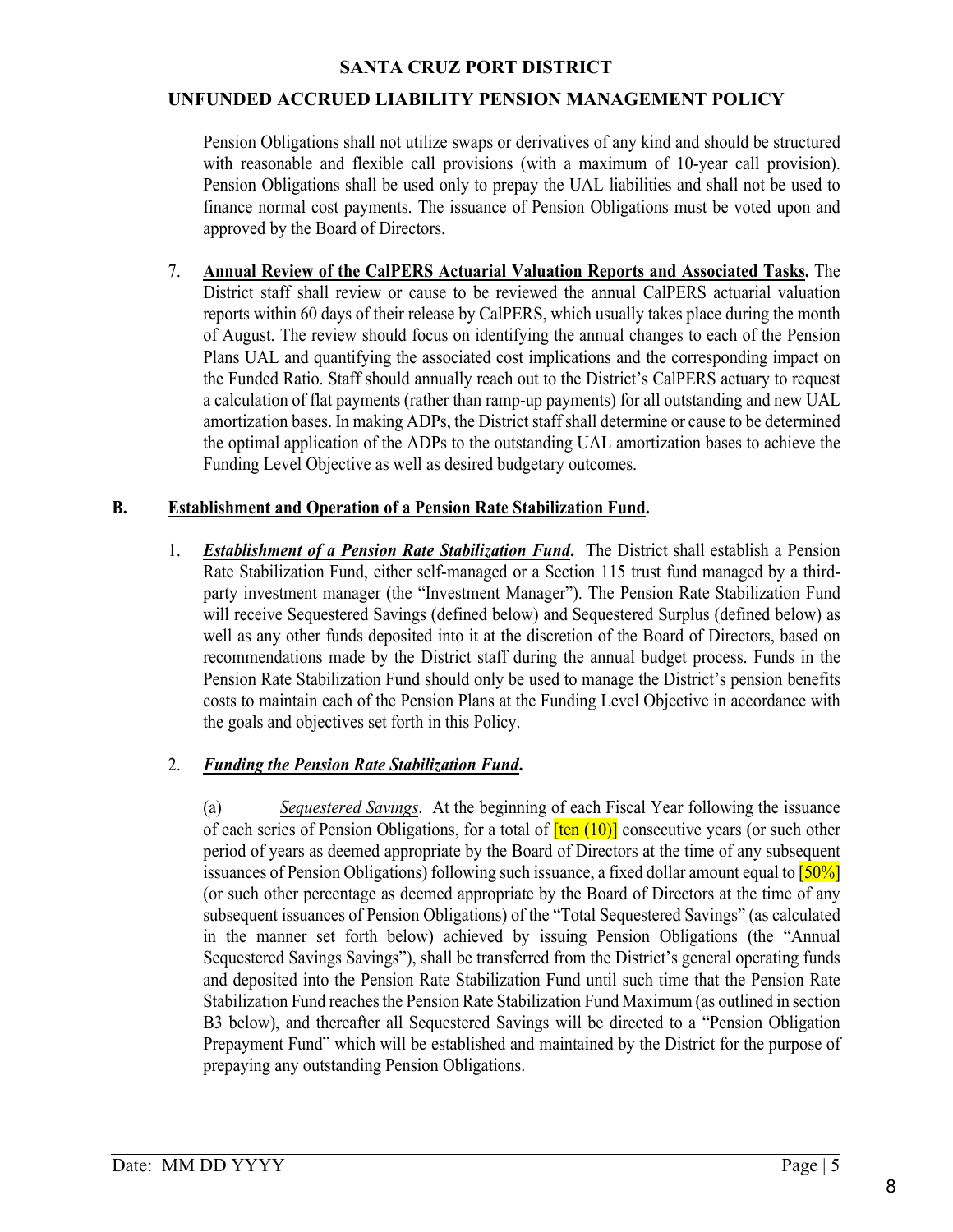# **UNFUNDED ACCRUED LIABILITY PENSION MANAGEMENT POLICY**

 $Total Sequestered\ Savings = UALDS - DS$ 

$$
Annual\ Sequestered\ Savings\ =\ 0.5x(\frac{UALDS - DS}{Y})
$$

UALDS = Scheduled UAL debt service being paid off by the Pension Obligations DS = Total principal amount of Debt Service on the Pension Obligations  $Y =$  Number of years to pay back Sequestered Savings

#### **Example of Annual Sequestered Savings Calculation**

A \$5M Pension Obligation was issued in 2022 for the purpose of prepaying UAL. The total UAL debt service (UALDS) paid off with the Pension Obligation was \$8,000,000 and the total debt service (DS) on the Pension Obligation is \$7,000,000. The District elected to sequester 50% of the total savings over a 10-year period (Y), which in this example totals \$100,000.

$$
Annual\ Seq.\ Savings\ =\ 0.5x(\frac{8,000,000-7,000,000}{10})
$$

 $=$  \$50,000

(b) *Sequestered Surplus*. Each Fiscal Year during the District's normal budget adoption process, beginning with the 2022-23 Fiscal year budget, and for each of the following 9 years, a percent between 0% and 10% of any available surplus from the prior Fiscal Year (the "Sequestered Surplus") shall be set aside, transferred and deposited into the Pension Rate Stabilization Fund.

3. *Operation of the Pension Rate Stabilization Fund***.** Sequestered Surplus and Sequestered Savings (and any other amounts contributed by the District) shall be deposited in the Pension Rate Stabilization Fund and used solely for the purpose of making ADP's (and Normal Cost payments during a Fiscal Hardship, and/or to the extent the amount therein exceeds the Pension Rate Stabilization Fund Maximum, as described below) to CalPERS for the purpose of achieving and maintaining Funding Level Objective.

With the goal of achieving and maintaining the Funding Level Objective, each year during the budget cycle, District staff shall calculate, or cause to be calculated, the upcoming Fiscal Year's estimated Funded Ratio by taking into account the most recent Valuation Report's statement of Funded Ratio and adjusting for the estimated UAL amortization base that will be either added or subtracted due to the prior Fiscal Year's investment result of either exceeding or falling short of the then current Discount Rate for that Fiscal Year (the "Estimated Funded Ratio"). If the Estimated Funded Ratio is estimated to be less than the Funding Level Objective, to the extent funds are available in the Pension Rate Stabilization Fund, the appropriate member of staff shall either make, or shall direct the Investment Manger to make, an ADP to CalPERS in the amount necessary to bring the Funded Ratio back up to the Funding Level Objective. Additionally, if